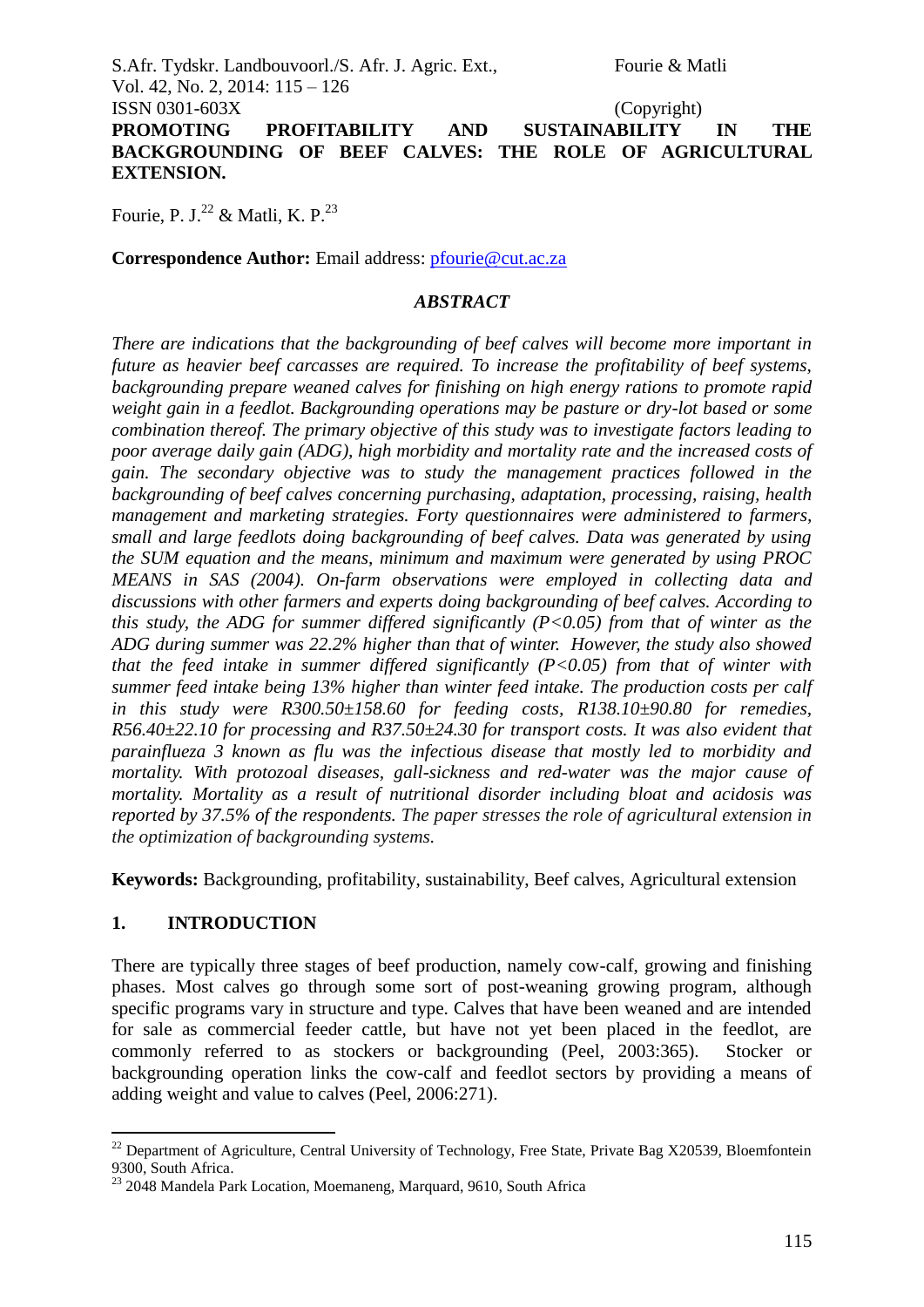According to Peel (2003:366) backgrounding provides both production and marketing value for the beef industry. The production value comes from providing additional weight and upgrading cattle to transform many calves from the cow-calf sector into feeder cattle as demanded by the feedlot sector. The backgrounding sector utilizes a wide variety of feed resources mostly forage-based production systems and, along with the cow-calf sector, is the primary user of forage in the country.

There are strong indications that the retailer sector in South Africa will in future require heavier beef carcasses (450-480kg) as in many other countries (Bradfield, 2014). However, it appears that most South African beef cattle breeds have reached a ceiling in terms of weaning weight (Neser, 2013- Personal communications). This leaves the industry with very few options, although the optimization of backgrounding systems may partly solve this challenge.

Backgrounding of cattle is generally utilized to prepare the calf for subsequent segments of the beef cattle industry. Cravey (1996:34) suggested that backgrounded calves may demonstrate greater feedlot profitability as a result of greater ADG, gain: feed ratio, decreased medicinal cost and mortality compared to non backgrounded cattle. According to Cravey (1996:35) preconditioned calves had a 0,12 kg ADG advantage, a 7,2% better feed efficiency and a 3,1% lower mortality. Step, Krehbiel, Depra, Cranston, Fulton, Kirkpatrick, Gill, Payton, Montelongo & Confer (2008:3149) indicated that calves from a single source that were retained after weaning for 45 days had less feedlot morbidity and health cost during the initial feedlot receiving period compared to commingled or direct-transported calves after weaning. Not too little and/or over weight gain is required to gain optimal profit, since cattle may finish at high weights that do not meet current carcass specifications.

According to Duff & Galyean (2007: 823) preconditioning seems to be a highly effective means of decreasing BRD morbidity, but its application is not widespread. The ultimate value of preconditioning programs is the ancillary benefit of decreased morbidity in the feedlots and this may not be realized by cow/calf or stocker producers. In addition, perhaps improved information flow regarding the backgrounding of cattle will result from the greater national emphasis on individual animal identification and trace-back, which might stimulate the demand for preconditioned calves. Dhuyvetter, Bryant & Blasi (2005:514) suggested that based on a 45 day post weaning preconditioning program cow/calf producers realized an increase in returns compared with the sale of calves at weaning that are not preconditioned, and that feedlot producers can also benefit from such programs and can afford to pay premiums for conditioned calves.

The objectives of the study are to investigate factors leading to high mortality rate, poor body conditioned (under- and over-conditioned) and increased cost of gain. Secondly to study the general management practices followed in backgrounding of beef calves. Thirdly to emphasize future advisory action in terms of this potentially advantages practice.

# **2. MATERIALS AND METHODS**

# **2.1 Introduction**

The survey was developed to gather information on the specific production management practices in backgrounding of beef calves in order to identify factors leading to a poor ADG, high rate of morbidity and mortality as well as the increased costs of gain.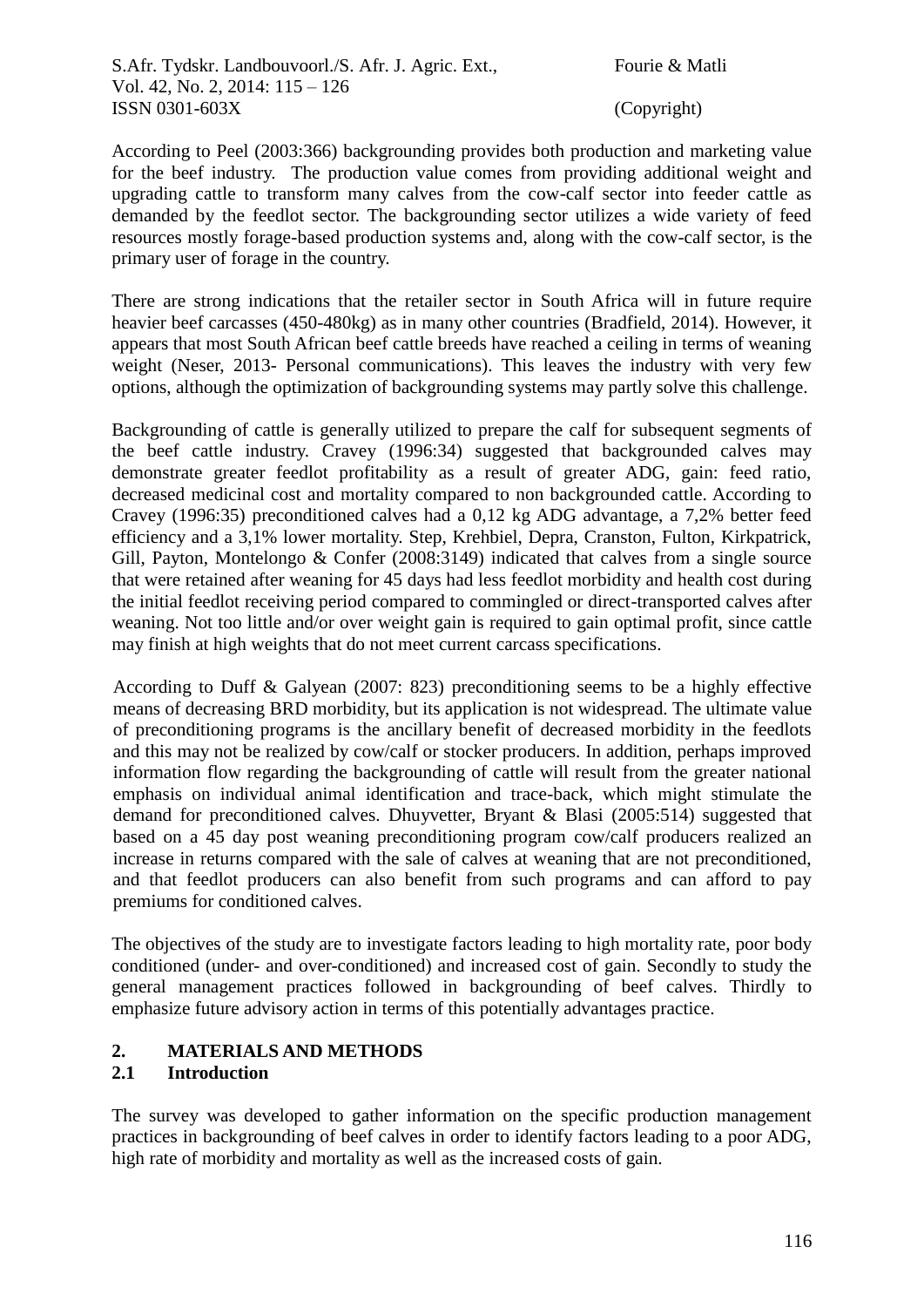## **2.2 Sampling**

For this study a comprehensive sampling was used to examine the population of forty producers doing backgrounding. The targeted population was producers who practice backgrounding of beef calves with large feedlots, small feedlots and producers doing backgrounding without feedlots in different provinces. A list of some producers in the Free State was obtained from the Department of Agriculture and Rural Development, in Senekal, while others were obtained from the internet.

## **2.3 Administration**

A semi-structured and open-ended questionnaire was designed to give empirical evidence about the investigation into factors affecting backgrounding of beef calves on different farms doing backgrounding.

The distributions of the questionnaires were selected based on the quantity of cattle in backgrounding systems and size of the institutions. These include large feedlots, small feedlots and people and/or the farmers doing backgrounding without feedlot. Some of the questionnaires with the covering letters were faxed and emailed to some respondents and those who delayed to respond were reminded and thanked if they already responded. Some of the questionnaires were administered face to face with the respondents. Assistants were introduced to the objectives of the study and trained of what should be expected from respondents.

## **2.4 On-farm observations**

Other survey methods that were employed in collecting data were observations on the farms doing backgrounding, discussions with other farmers and experts in backgrounding of beef calves. The observations were made on the farm called Alma, 28° 53'45.29600" S latitude, 27° 28'49.85815" E longitude in the Thabo Mofutsanyane district of the Free State in South Africa. The following were observed on the farm; Purchasing, adaptation, processing, raising of calves, health management (identifying sick calves, providing treatment and analysis of post-mortem results), marketing strategies (classing and sorting of calves for marketing to the feedlots).

The observations were also made on the pasture management based on the rotational grazing systems and the production of quality and sufficient quantity pasture throughout the year.

## **2.5 Dataset, coding and analysis**

Raw data was entered in Ms Excel for decoding before it was transferred to the SAS dataset. On the encoding, the answers "Yes" were coded as 1 and "No" answers were coded as 2. The standard deviations are reported as a number of dispersion. Data was generated by using the SUM equation and the means, minimum and maximum were generated by using PROC MEANS in SAS (2004).

## **2.6 Descriptive statistics**

In most cases simple means and standard deviations for the population are reported. Where the categories are classified, the results are expressed as the average percentage of total. The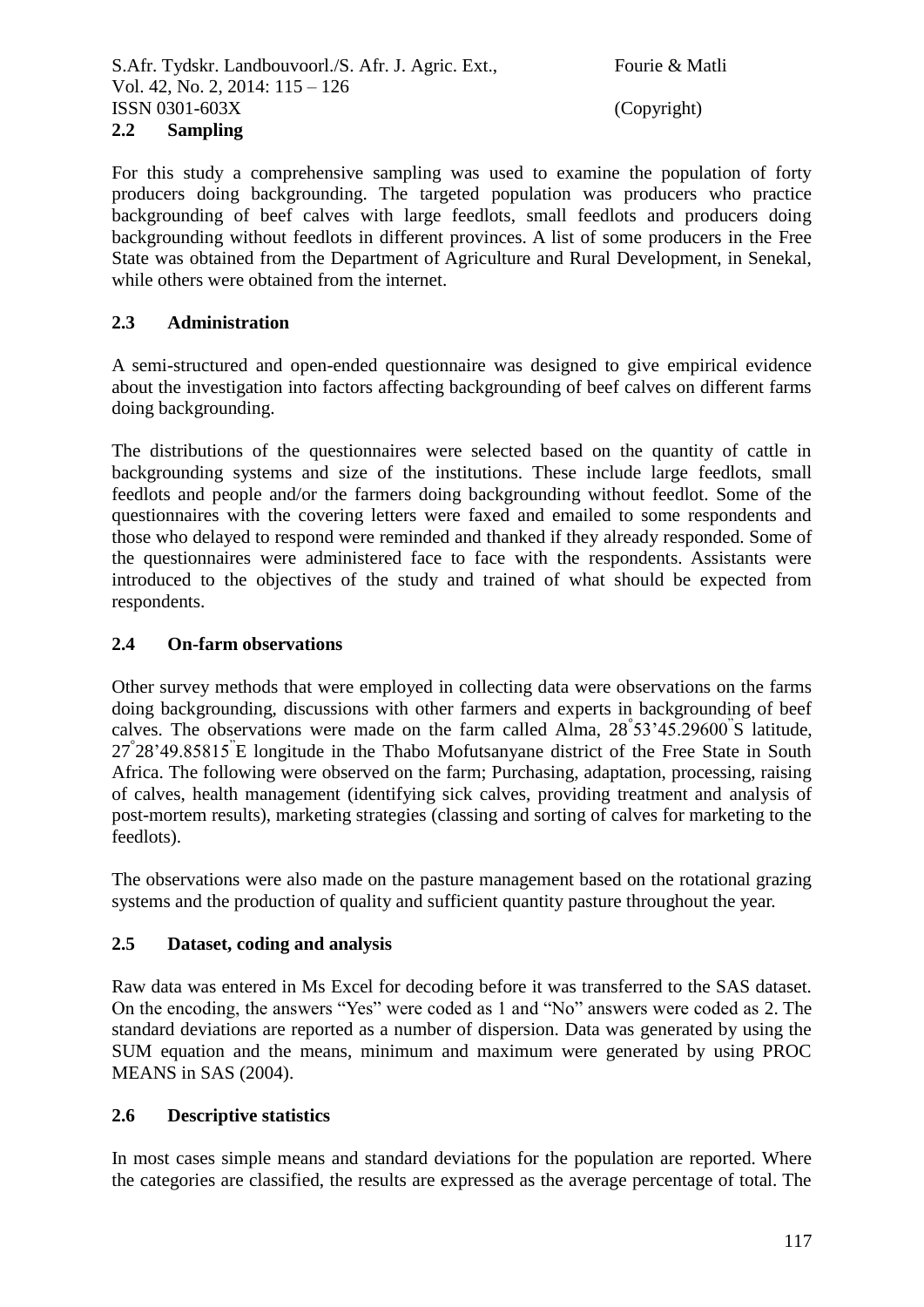questions with a low number of responses may have means that are affected by potential outlier responses. Information on sample size, measure of averages or central tendency and the measure of dispersion is reported for each variable where appropriate.

# **3. RESULTS AND DISCUSSIONS**

## **3.1 General description**

The total number of owned land (ha) ranged from 0 to 10 000 ha, while rented land (ha) ranged from 30 to 6 000 ha (Table 1.). The total ha of the farmers who owned land was 68,1% higher than that of hired land. The farmers doing backgrounding without having a feedlot were 62,5%; those with small feedlots doing backgrounding were 17,5% while those with large feedlots doing backgrounding were 20%. It can also be depicted that 72.5% of the respondent had less than 1000 calves on the farm and farmers with 1000 to 3000 were 12,5% while 15% of the respondents were of the farmers with more than 3000 head of calves.

**Table 1. Mean, median and ranges for own and rented land of farmers doing backgrounding of beef calves.**

| <b>Variables</b> | Mean±s.d          | <b>Median</b> | <b>Range</b> |
|------------------|-------------------|---------------|--------------|
| Own land (ha)    | $1123.6 \pm 1937$ | 475           | $0-10000$    |
| Rented land (ha) | 764.9±1495        | 400           | 30-6000      |

 $1$ <sub>s.</sub>d= standard deviations

## **3.2 Purchasing of calves**

Eighty four percent of the respondents preferred summer as the season of preference for backgrounding calves with the main reason being the availability of enough feed during this time of the year. Sixty five percent of respondents selected winter as a season of preference due to better selling and purchasing price by 26,92% and 23,08% respectively and 26,92% for the availability of maize residues (Figure 1). Beck, Gunter, Cassida, Pjillips & Freeman (2000:5) found it being economically advantageous for dry lot backgrounding who utilizes high-concentrate diets with molasses-based supplement in the autumn and winter since calves showed better gain and economic performance.

Most respondents (70%) agreed that they use agents and 30% said they don't use agents when buying or selling calves. In response to where they buy calves for backgrounding, 62,5% used auction,75% from other farms and 45% from private persons while 7,5% chose others. This implies that most backgrounders use several sources when purchasing calves.

The respondents were asked if they consider dry calves (calves already weaned) and most of them (82,5%) said they consider dry calves while 17,5% said they don't. Among 82,5% who consider condition of calves, 21,2% said they consider the condition of calves as dry calves posses better growth and weight potential, 57,6% because of they are healthier and has less stress, while 3,1% said any condition is acceptable.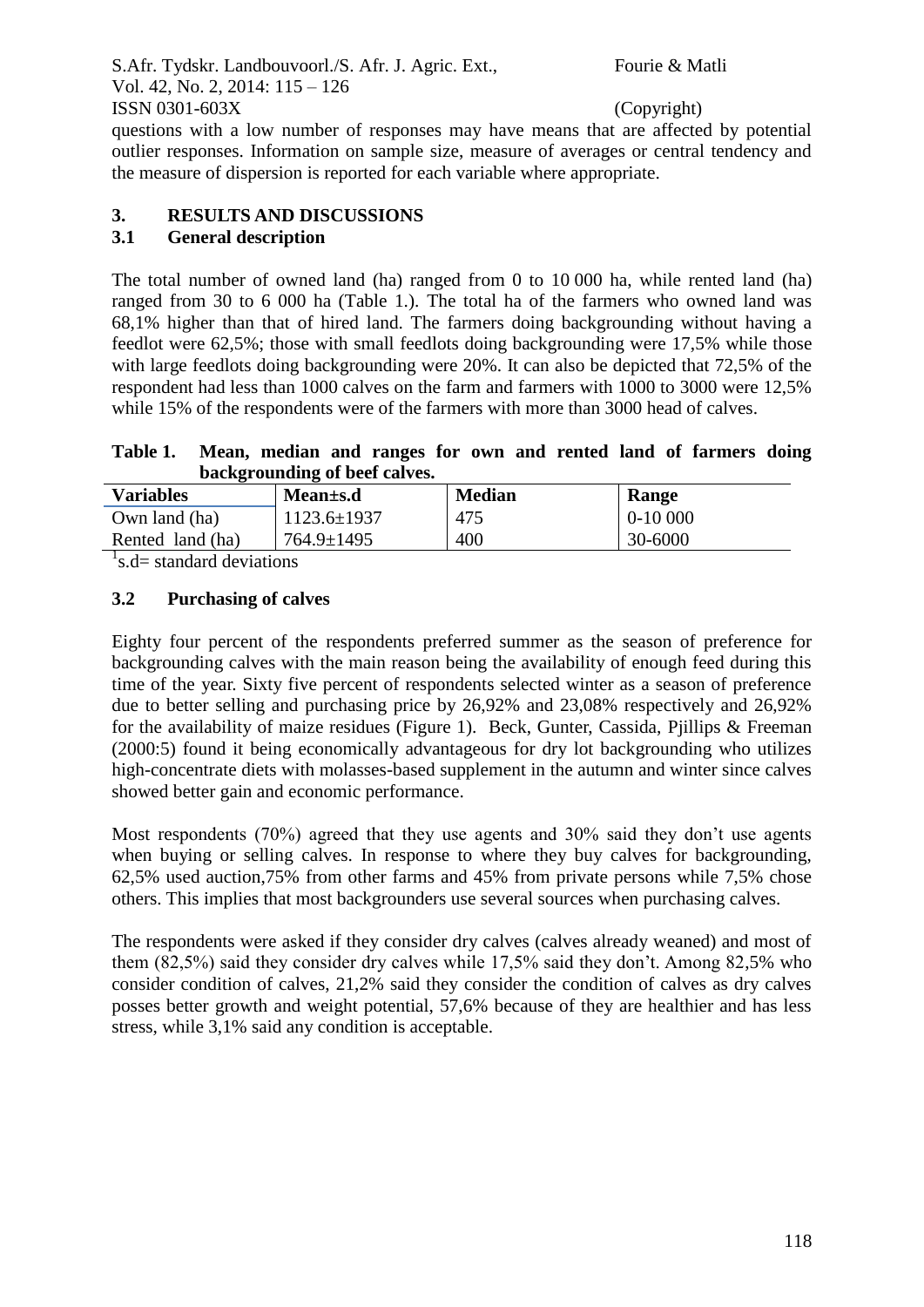



**Figure 1. Preferred seasons of the year for backgrounding**

According to the study, most of the respondents (77, 5%) start backgrounding calves from 160 to 190 kg, while 12,5% prefer backgrounding calves at a weight of 160kg or less and 10% at the weight of 210kg or more (Figure 2). Thirty one respondents (77,5%) said they consider calves' breed type because some breeds show a better ADG and FCR than other breeds and 22,5% said they don't consider breed type when buying calves for backgrounding. The latter is due to the fact that they had no choice because they are backgrounding their own calves (stud or dairy calves) and other farmers are buying different breeds in bulk, mostly from the auctions. Strydom, Frylinck, Van Der Westhuizen & Burrow (2008:603) found that the Drakensberger, Tuli and Bonsmara gained weight faster and produced larger carcasses than Brahman (*Bos indicus)* and the Nguni. They also found no differences in feed conversion ratios (FCR) over an extended period of 131 days among Nguni, Tuli, Drakensberger and Bonsmara (all indigenous breeds).

Most of the respondents (77,5%) said they consider the sex of calves while 22,5% said they don't. The study indicates that out of 77,5% who consider sex, steers were preferred above heifers for backgrounding of beef calves by 77,5% and 22,5%, respectively. More than 90% (90.3%) of the respondents indicated that they prefer steers due to better growth rate and selling price, while 6.4% said any sex is acceptable because they are buying calves in batches and 3,2% said heifers are also acceptable as they can market them as pregnant heifers at a later stage.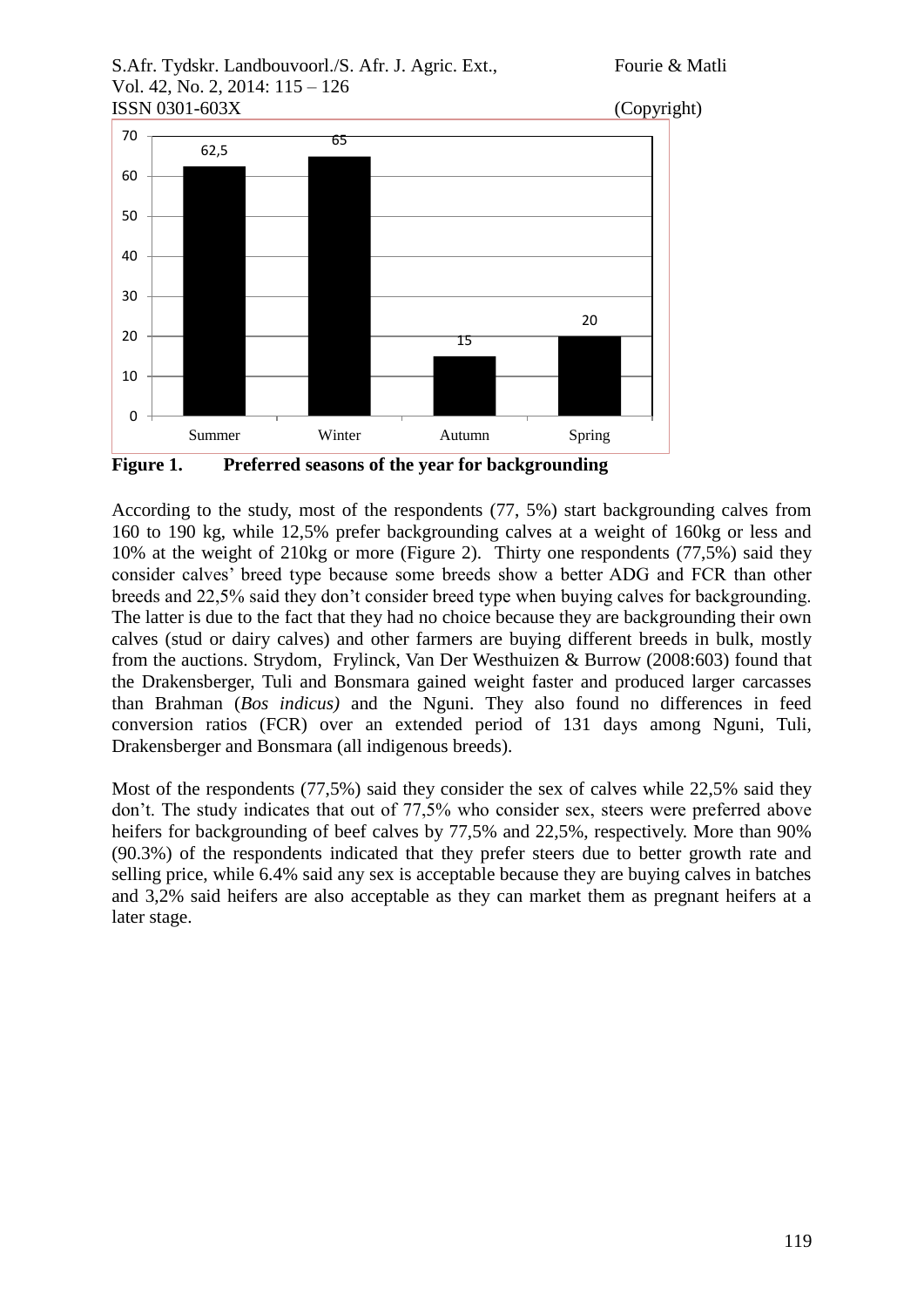



**Figure 2. Preferred starting weight in backgrounding**

# **3.3 Adaptation of calves**

The post-weaning environment plays a more important role in growth performance of animals than the pre-weaning environment. All respondents (100%) indicated that they weigh calves after arrival and they use different feed types for adaptation. Table 2 indicates that 17,5% use feed for adaptation from agricultural cooperatives, 2,5% use calf grower (mostly dairy farmers), 35% uses good quality grass hay, 7,5% uses maize concentrates, 17,5% uses molasses based concentrates, 20% uses starter ration (mostly feedlots doing backgrounding) and 7,5% uses salt and phosphate.

The study also showed that 39 respondents (97,5%) inspect their calves after arrival and only one respondent (2,5%) does not do inspection. After inspecting calves, 10,3% returns sick calves, 15,4% negotiate a lower price and 31 (79,5%) indicated that they provide treatment if they find sick caves (Table 2). It was indicated by 82,5% of respondents that they provide feed supplementation.

# **3.4 Processing of calves**

In response to how long do they take before they process, 51,3% said they start processing in less than 24hrs after arrival because they want to eliminate the possibilities of diseases, and 35,9% said they take 24hrs before they can start processing because calves must get water and grass for quick adaption. Nearly thirteen percent (12, 8%) said they start processing after 24hrs or more so that calves can recover from transport stress. The latter is mostly applied by the large feedlots that buy calves from far places e.g. Namibia.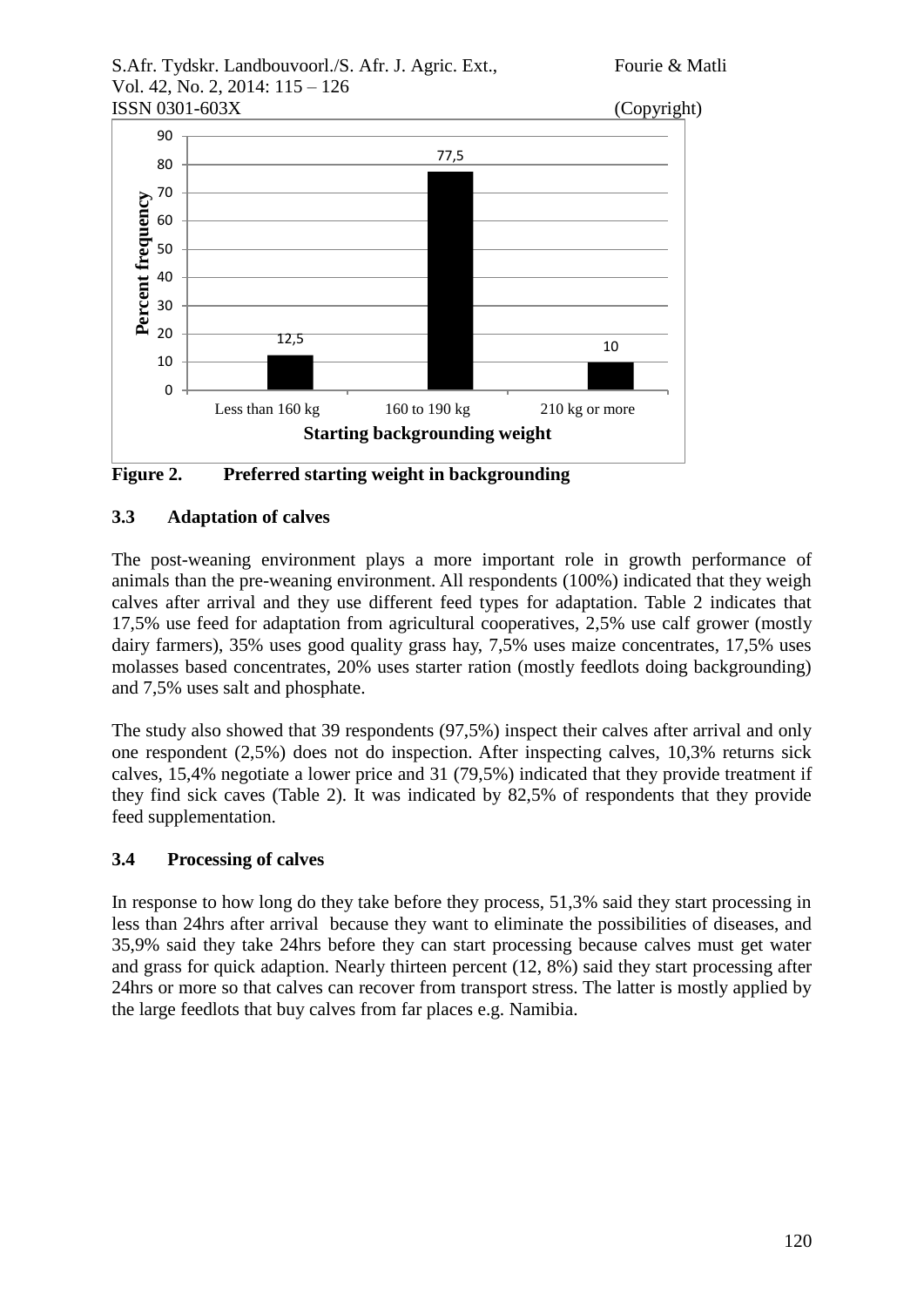| Copyright) |  |
|------------|--|

| <b>Variables</b>          | <b>Frequency</b> | Percentage $(\% )$ |  |
|---------------------------|------------------|--------------------|--|
| <b>Adaptation</b> feeds   |                  |                    |  |
| <b>Agricultural Coops</b> | 7                | 17.5%              |  |
| Calf grower               | -1               | 2.5%               |  |
| Good quality grass        | 14               | 35%                |  |
| Maize concentrates        | 3                | 7.5%               |  |
| Molasses meal/syrup       | 7                | 17.5%              |  |
| Starter ration            | 8                | 20%                |  |
| Salt and phosphate        | 3                | 7.5%               |  |
| Inspection of calves      |                  |                    |  |
| Yes                       | 39               | 97.5%              |  |
| N <sub>0</sub>            | 1                | 2.5%               |  |
| Reaction to sick calves   |                  |                    |  |
| Return calf               | 4                | 10.3%              |  |
| Negotiate a lower price   | 6                | 15.4%              |  |
| Provide treatment         | 31               | 79.5%              |  |

**Table 2. Frequency distribution of backgrounding farmers regarding type of feed used for adaptation of new calves.**

In Table 3 all respondents in this study (100%) indicated that they vaccinate during processing, 95% of respondents indicated ear-tagging, sorting and weighing as well. Deworming was indicated by 92,5% of the respondents while 82,5% of respondents indicated they provide feed supplementation and 80% indicated the implanting of a growth promotant. Loken *et al.* (2009:1851) used Bovi Shield Gold 5 to vaccinate calves against bovine rhinotracheitis virus, para-influenza 3 virus, bovine respiratory syncytial virus, boviral viral diarrhea virus (type 1 and 2), *mannhaemea haemolytica* and *hemophilus somnus*.

## **3.5 Raising of calves**

Eighty percent of respondents indicated that natural grazing is the main source of feed, while 40% indicated that they planted pasture, 42.5% uses commercially bought feed and 10% uses self produced and processed feed.

Growth and daily gain are important factors in breeding, backgrounding and finishing operation. The majority of respondents (59%) indicated that their ADG varied from 0,6 to 0,9 kg, while 25,6% indicated that their ADG is equal to or more than 1 kg while the ADG of other respondents (15,4%) is less or equal to 0,6 kg. Most of the respondents (80%) reported that they provide mineral licks while 20% reported that they don't provide licks.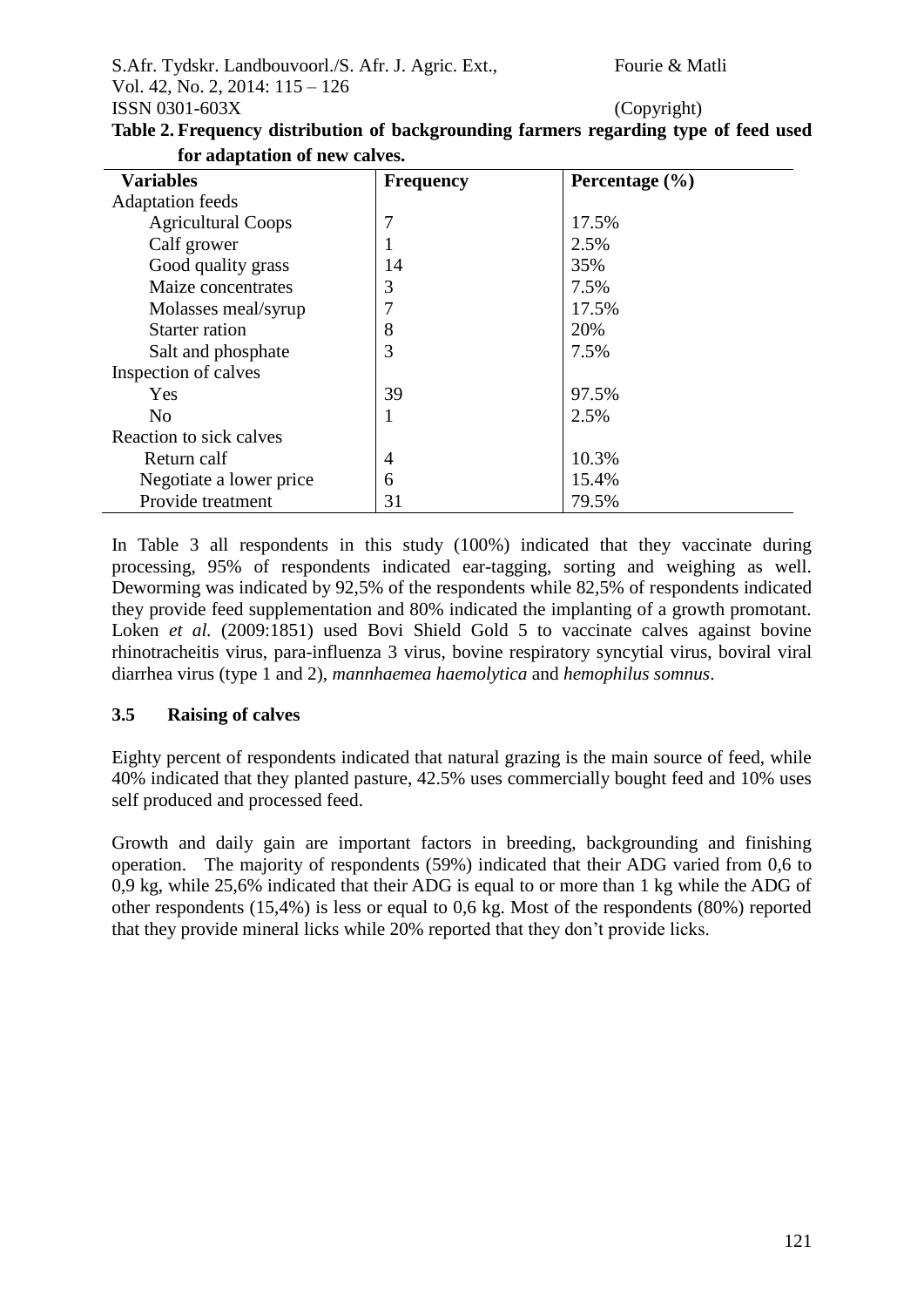| Variables                       | <b>Frequency</b> | Percentage (%) |
|---------------------------------|------------------|----------------|
| Processing activities           |                  |                |
| Castration                      | 18               | 45%            |
| <b>Branding</b>                 | 21               | 52.5%          |
| Dehorning                       | 27               | 67.5%          |
| Deworming                       | 37               | 92.5%          |
| Ear-tagging                     | 38               | 95%            |
| Hoof trimming                   | $\overline{0}$   | 0%             |
| Implanting growth promotant     | 32               | 80%            |
| Sorting and weighing            | 37               | 92.5%          |
| Vitamin supplementation         | 33               | 82.5%          |
| Vaccination                     | 40               | 100%           |
| Delaying factors                |                  |                |
| Calf's temperament              | 5                | 12.5%          |
| <b>Equipment failure</b>        | 8                | 20%            |
| Lack of skilled labour          | 9                | 22.5%          |
| Lack/shortage of facilities     | 8                | 20%            |
| Weak/sick calves                | 6                | 15%            |
| Seasonal variation (day length) | 3                | 7.5%           |
| Other farming activities        | $\overline{0}$   | 0%             |
| Bad weather conditions          | 3                | 7.5%           |
| Nothing                         | 5                | 12.5%          |

**Table 3. Frequency distribution of respondents concerning processing activities and factors delaying the processing process.**

### **3.6 Health management**

Most of the respondents (72.5%) indicated their mortality rate being less than 2% while 27.5% indicated their mortality rate to be ranging from 2 to 4% and no respondents indicated mortality rates above 4%. More than 22% of the respondents reported mortality because of bloat, 15% because of acidosis and 7, 5 % due to liver abscesses.

From Figure 3 it is evident that para-influenza 3 known as flu was the infectious disease leading to a high rate of mortality ( 70%) and black-quarter was the second highest disease by 45%, while 22,5% indicated lumpy skin disease, 17,5% indicated anthrax and 7,5% indicated botulism as the infectious diseases leading to mortality. Only 10 respondents (25%) indicated other infectious diseases that lead to mortality. Most of the respondents indicated *Pasteurella multocida* as the cause of deaths, while *Mannheimia haemolytica* and pneumonia was indicated each by 20%. Ten percent indicated leptospirosis as a cause of the mortality. Twenty percent of the respondents indicated that none of the infectious diseases has led to mortality.

The majority of the respondents (62,5%) indicated gall-sickness as the protozoal disease that causes death to the calves while red water was indicated by 45%, heart-water by 27,5%, elephant skin disease by 2,5% of the respondents and 7,5% reported that none of the protozoal disease led to mortality. These results are supported by Masika, Sonandi & Van Averbeke (1997:42) that most of the livestock owners in the Eastern Cape Province perceived tick-borne diseases in cattle to be second most important cause of morbidity and mortality in communal areas, especially gall-sickness and red-water.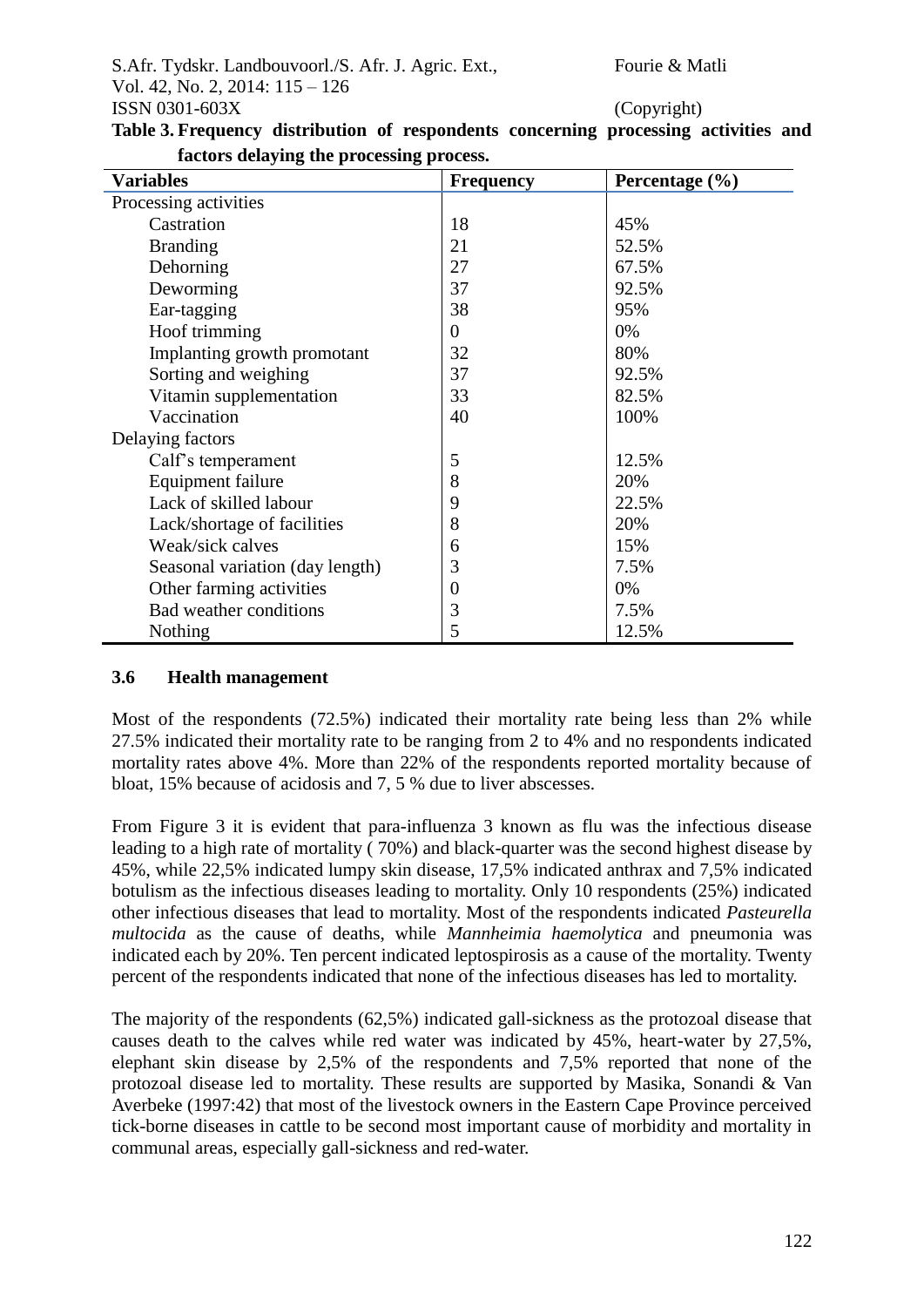



**Figure 3. Mortalities due to infectious diseases**

# **3.7 Marketing of calves**

Most of the respondents (60%) market calves at 240 to 260 kg, while 22,5% market calves at 260 to 300 kg and other respondents (17,5%) indicated that they market their calves at 300 kg or more. Five networks for selling and marketing calves were reported namely: abattoirs, market agents (speculators), feedlots, butcheries and private sales. From the results it is evident that 37,5% of respondents are selling directly to the abattoir, 87,5% of respondents to a feedlot, 5% to the private buyers and 12,5% indicated other.

Most of the respondents (62,5%) indicated that they are not partially or completely selling calves during February, August and/or Easter weekend. February and August were selected by eight respondents (20%) each while three respondents (7.5%) reported selling during Easter weekend. From the respondents who indicated other the majority (60%) sell their calves throughout the year.

In response to whether they sort calves according to gender, breed type and weight when marketing, 87,5% reported that they sort them accordingly. This increases selling value of the calves, avoids trampling and bruising of small calves by big calves. More attention can also be given to some of the breeds e.g. Friesland. The respondents who reported not sorting their calves (12,5%) reported that they are not sorting because calves are sold in a batch.

# **3.8 Summary of production costs**

According to this study (Table 4), the ADG for summer differed significantly *(P<0.05)* from that of winter as the ADG during summer was 22.2% higher than that of winter. However, the study also showed that the feed intake in summer (6kg) differed significantly *(P<0.05)*  from that of winter (8kg) being 13% higher than winter intake. These results are similar to those found by Anderson, Rasby, Klopfenstein, & Clark (2003:697) that ADG for steers during the winter period was 0,53kg and ADG for the summer period was 0,93kg. Demircan, Koknaroglu, & Yilmaz (2007:21) also found that the ADG of cattle fed during the warm season was higher than that of the cold season *(P<0.05)*.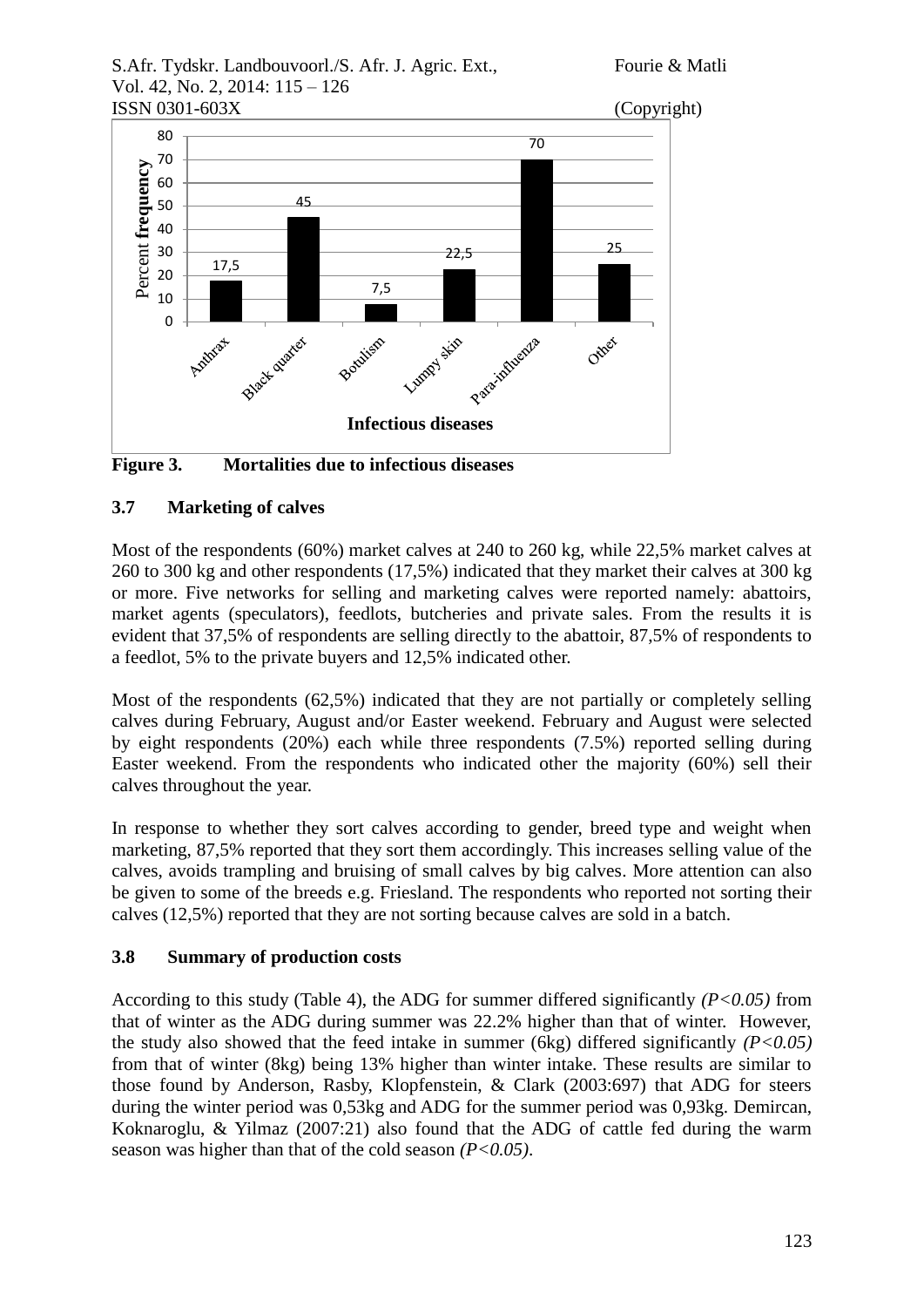The production costs per calf in this study were  $R300.50\pm158.60$  for feeding costs, R138.10 $\pm$ 90.80 for remedies, R56.40 $\pm$ 22.10 for processing and R37.50 $\pm$ 24.30 for transport costs. These results are supported by various researches in animal production and agribusiness that feeding cost threatens profitability of any animal production enterprise (Chipfupa, 2012:11). The study shows that the feeding costs was 54% higher than that of the remedy costs per calf and the processing costs was 33,5% higher than that of the transport. However, the study shows that transport was the lowest of all the production costs per calf. Transport costs are mostly determined by the distance to and from the backgrounding farm. The results revealed in this study are in line to those found by Norton (2005:37), that feeding costs constituted 64,4%, 69,6 and 85.9% of the variable costs in beef backgrounding, beef cows and beef finishing, respectively.

| per calf.             |                     |               |               |
|-----------------------|---------------------|---------------|---------------|
| <b>Variables</b>      | Mean±s.d            | <b>Median</b> | Range         |
| <b>ADG</b>            |                     |               |               |
| Summer                | $0.90 \pm 0.30^a$   | 1.00          | $0.00 - 2.00$ |
| Winter                | $0.70 \pm 0.30^b$   | 0.60          | $0.30 - 1.60$ |
| FI                    |                     |               |               |
| Summer                | $2.30 \pm 1.90^a$   | 2.00          | $0.00 - 8.00$ |
| Winter                | $2.00 \pm 1.50^b$   | 1.50          | $0.50 - 6.00$ |
| Production costs      |                     |               |               |
| Feeding costs/calf    | $300.50 \pm 158.60$ | 260           | $2.60 - 750$  |
| Remedy costs/calf     | $138.10\pm90.80$    | 150           | $10 - 350$    |
| Processing costs/calf | $56.40 \pm 22.10$   | 51            | $26.5 - 147$  |
| Transport costs/calf  | $37.50 \pm 24.30$   | 30            | $16 - 120$    |

| Table 4. | The mean, $\pm$ s.d., median and ranges of the ADG, feed intakes (summer |
|----------|--------------------------------------------------------------------------|
|          | and winter), feeding costs, processing costs, remedy and transport costs |
|          | ner calf                                                                 |

ADG = Average daily gain

 $FI = Feed$  intake

<sup>a, b</sup> Means with different superscript in columns vary significantly  $(P<0.05)$ 

### **4. CONCLUSION**

It was concluded that most of the farmers practice sound management practices which assist them to sustain productivity and profitability. It is evident that the backgrounding of beef calves involves the growing of weaned calves ranging from 160 to 190kg on roughages, mostly from natural grazing to provide moderate growth until they weigh 260kg or more for marketing to a feedlot or direct to an abattoir. The aim of backgrounding is to build muscle and bone mass without excessive fat at relatively lower costs (Rasby, Rush & Stock 1996:1). Calves that gain too much fat may finish at weights too heavy to fit today's carcass weight specifications (Lardy, 1998:4).

The results revealed in this study showed that seasonal variation has an effect on performance and profitability of beef calves. ADG for summer season differed significantly from that of the winter season *(P<0.05)*. Depending on the nature of backgrounding calves, lengthening of the grazing season can place an economic advantage to the farmer. For example, farmers doing backgrounding of beef calves will prefer longer grazing season to achieve the desired gain, while backgrounding calves for small- and larger-feedlots should be shortened since supplemental feeding is provided.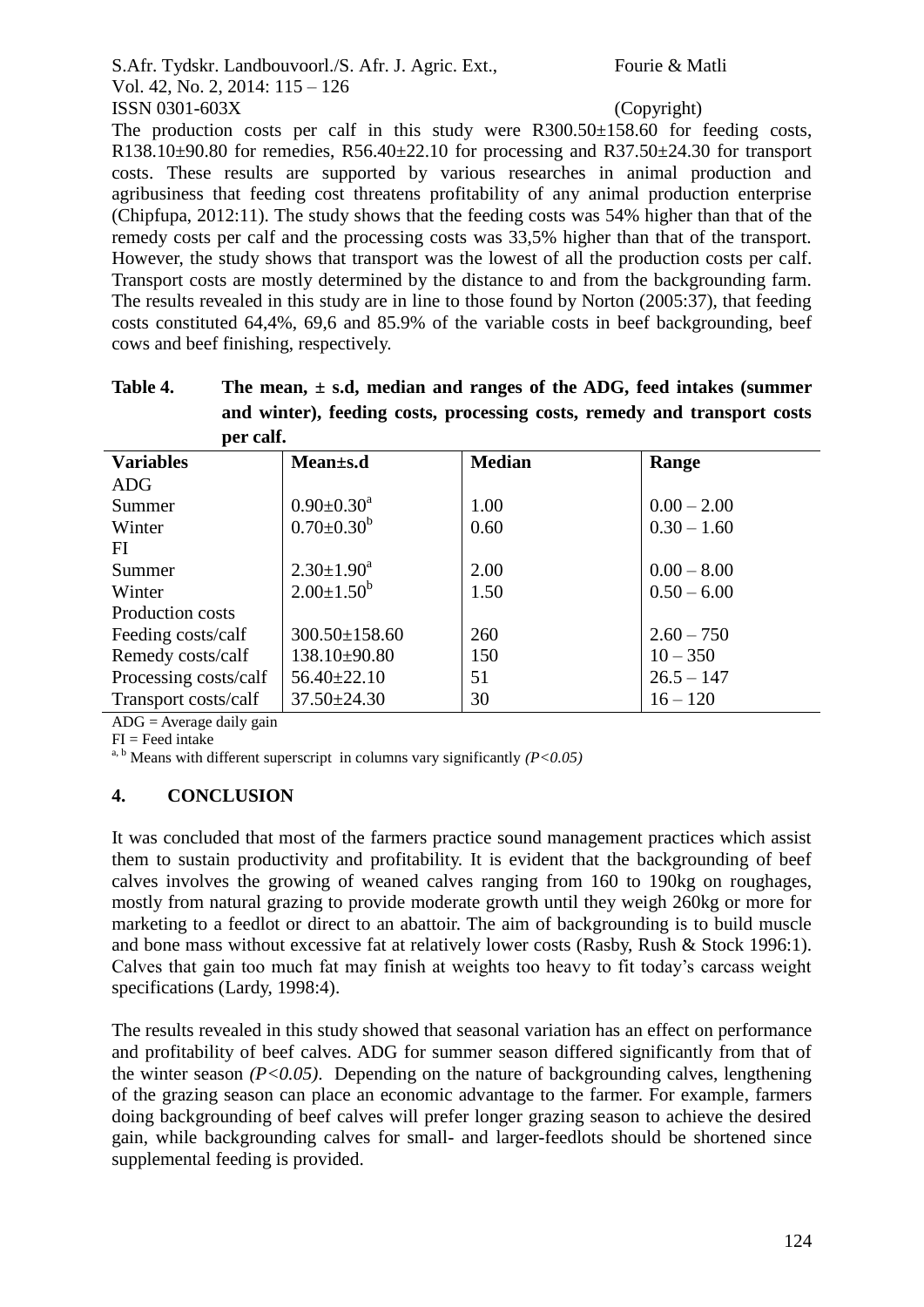The study also showed that one of the BRD's, para-influeza 3 known as flu was the infectious diseases that mostly led to morbidity and mortality. With tick-borne diseases gall sickness and red water was the major cause of mortality. There was less mortality reported as a result of nutritional disorder including bloat and acidosis.

## **5. EXTENSION IMPLICATIONS**

The message the extension authorities must convey is that the backgrounding of beef calves will become more important in future. This practice holds significant potential and can be seen as on farm value adding, allowing the producer to participate in the value chain. However, producers should be cautioned with regard to the origin from which calves are being purchased. Therefore, buyers should possess good technical skills and expertise in buying calves so that prices can be negotiated based on the condition of the calves (value for money). An auction is considered to be a high risk source because calves from different farms are commingled. Steers are higher in price than heifers, while Friesland calves obtain the lowest prices. The Friesland calves are lower in price, but because they are a milk breed it takes longer to condition and is mostly subjected to foot-rot disease requiring more management attention.

Furthermore the importance of stress management and proper adaptation should be properly expressed by extension officers. Once calves have been weaned and sold to a backgrounding farm, they are exposed to transitional stress. Calves entering backgrounding operations should be introduced to a starter ration for adaptation and a finisher ration must be supplied to nearly ready market calves. During the adaptation phase some calves die due to digestive problems, with the most common diagnoses being red intestines known as "rooiderm"*,* bloat and liver failure/abscess. Special care should be taken during this period.

In order to avoid over or under-conditioning in backgrounding of beef calves, the backgrounding period should be adapted accordingly. This will help to minimize stress, feeding and remedy costs as well as labour costs. The time of purchase and the consideration of price cycles are also a determining factor for the maximization of profits.

It also needs to be emphasized that feeding costs remain the highest of all production costs in backgrounding of calves. This can be minimized by utilizing natural veld supplemented by concentrates applying proper ration preparation techniques. Furthermore producers are still not sure which input level (feeding level) provides the maximum output level. To achieve maximum profit, the basic principles of production economics (input vs. output level) must be applied. These principles will help the farmer to identify the optimum level of production without reaching the level of diminishing marginal returns.

Therefore, further research based on feeding levels need to be conducted which will help backgrounders to identify optimum production levels depending on their type and structure of backgrounding programs.

## **REFERENCES**

- ANDERSON, R. V., RASBY, R. J., KLOPFENSTEIN, T. J & CLARK, R. T., 2005. An evaluation of production and economic efficiency of two beef systems from calving to slaughter. *American J. of Anim. Sci*. 83:694 – 704.
- BECK, P. A., GUNTER, S. A., CASSIDA, K. M., PJILLIPS, J. M & FREEMAN, A. S.,